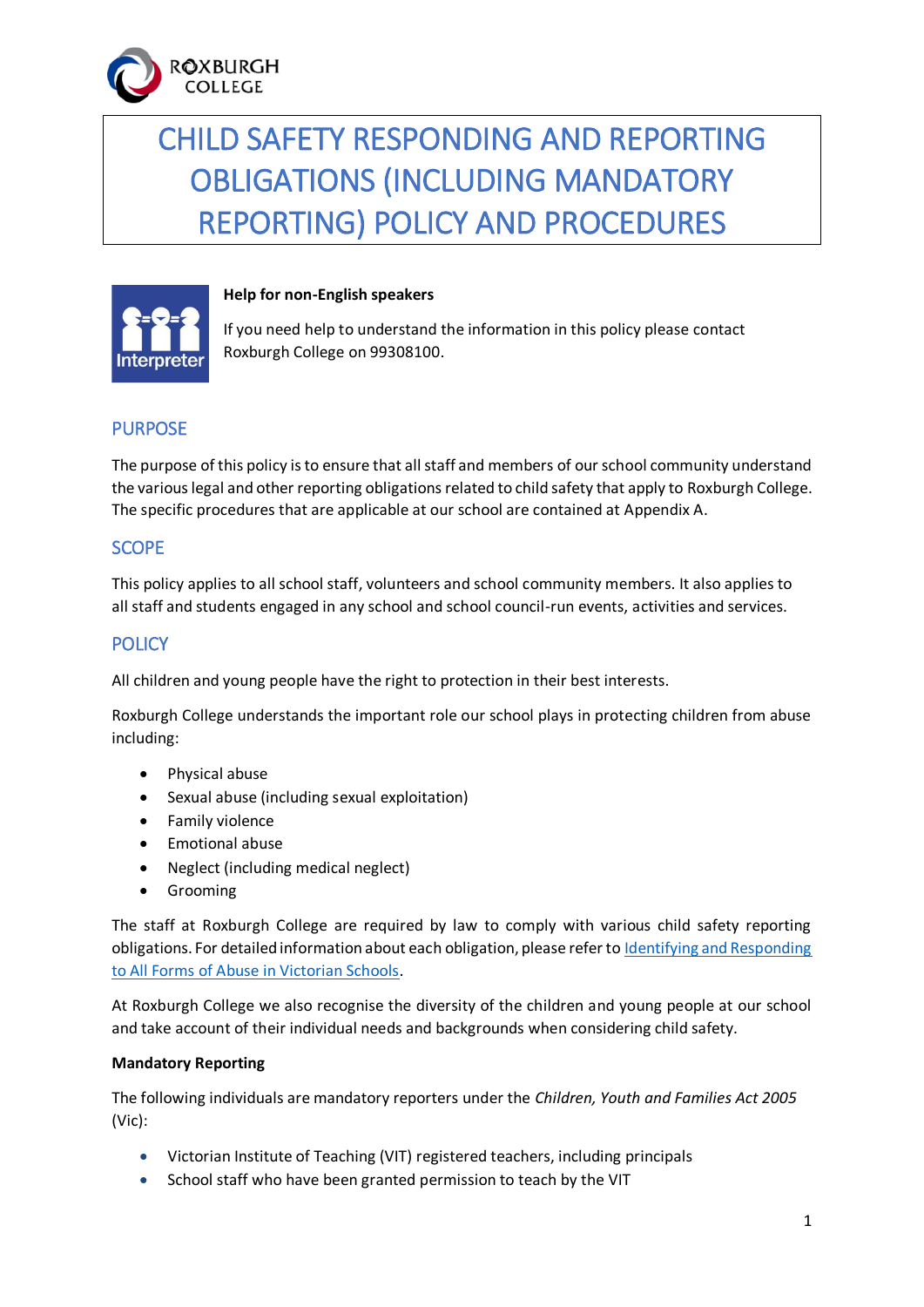- registered medical practitioners and nurses
- registered psychologists
- all members of the police force
- People in religious ministry
- Staff who provide direct support to students for mental, emotional or psychological wellbeing, including (but not limited to) school health and wellbeing staff, primary welfare coordinators, student wellbeing coordinators, mental health practitioners, chaplains, and Student Support Services staff

All mandatory reporters must make a report to the Department of Health and Human Services (DHHS) Child Protection as soon as practicable if, during the course of carrying out their professional roles and responsibilities, they form a belief on reasonable grounds that:

- a child has suffered, or is likely to suffer, significant harm as a result of physical abuse and/ or sexual abuse, and
- the child's parents have not protected, or are unlikely to protect, the child from harm of that type.

A mandatory reporter who fails to comply with this legal obligation may be committing a criminal offence. It is important for all staff at Roxburgh College to be aware that they are legally obliged to make a mandatory report on each occasion that they form a reasonable belief that a child is in need of protection and they must make a mandatory report even if the principal does not share their belief that a report is necessary.

At Roxburgh College, all mandated school staff must undertake the *Mandatory Reporting and Other Obligations eLearning Module* annually. We also require/encourage all other staff to undertake this module, even where they are not mandatory reporters

For more information about Mandatory Reporting see the Department's *Policy and Advisory Library*: Protecting Children — [Reporting and Other Legal Obligations.](https://www2.education.vic.gov.au/pal/protecting-children/policy)

## Child in need of protection

Any person can make a report to DHHS Child Protection (131 278 – 24 hour service) if they believe on reasonable grounds that a child is in need of protection.

The policy of the Department of Education and Training (DET) requires **all staff** who form a reasonable belief that a child is in need of protection to report their concerns to DHHS or Victoria Police, and discuss their concerns with the school leadership team.

For more information about making a report to DHHS Child Protection, see the Department's *Policy and Advisory Library*: Protecting Children — [Reporting and Other Legal Obligations](https://www2.education.vic.gov.au/pal/protecting-children/policy) and [Four Critical](https://www.education.vic.gov.au/Documents/about/programs/health/protect/FourCriticalActions_ChildAbuse.pdf)  [Actions for Schools: Responding to Incidents, Disclosures and Suspicions of Child Abuse.](https://www.education.vic.gov.au/Documents/about/programs/health/protect/FourCriticalActions_ChildAbuse.pdf)

At Roxburgh College we also encourage all staff to make a referral to Child FIRST when they have significant concern for a child's wellbeing. For more information about making a referral to Child FIRST see the *Policy and Advisory Library*: Protecting Children – [Reporting and Other Legal Obligations](https://www2.education.vic.gov.au/pal/protecting-children/policy) .

## Reportable Conduct

Our school must notify the Department's Employee Conduct Branch (9637 2594) if we become aware of an allegation of 'reportable conduct'.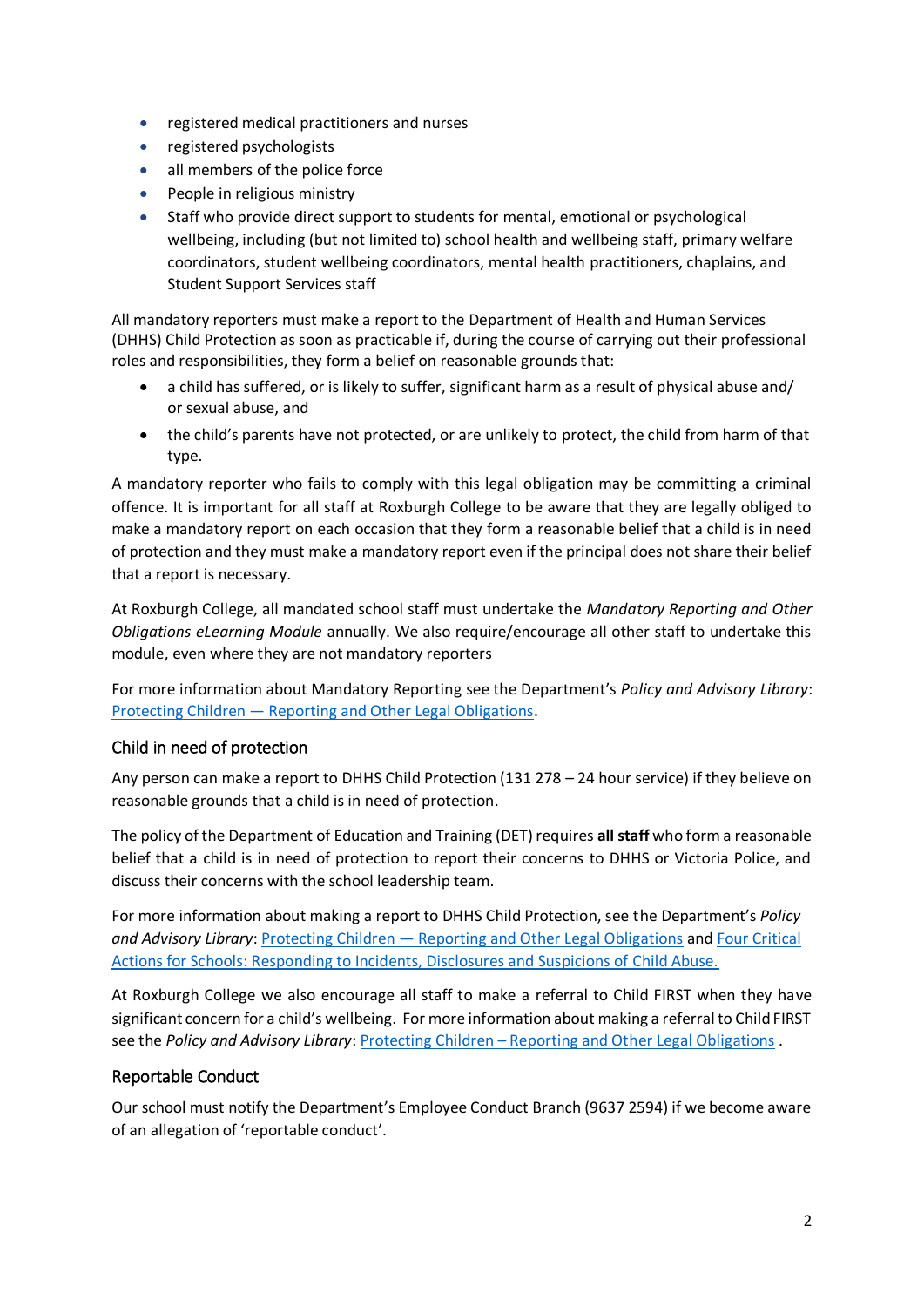There is an allegation of reportable conduct where a person has formed a reasonable belief that there has been:

- a sexual offence (even prior to criminal proceedings commencing), sexual misconduct or physical violence committed against, with or in the presence of a child;
- behaviour causing significant emotional or physical harm to a child;
- significant neglect of a child; or
- misconduct involving any of the above.

The Department, through the Employee Conduct Branch, has a legal obligation to inform the Commission for Children and Young People when an allegation of reportable conduct is made.

Our principal must notify the Department's Employee Conduct Branch of any reportable conduct allegations involving current or former teachers, contractors, volunteers (including parents), allied health staff and school council employees.

If school staff become aware of reportable conduct by any person in the above positions, they should notify the school principal immediately. If the allegation relates to the principal, they should notify the Regional Director.

For more information about Reportable Conduct see the Department's *Policy and Advisory Library*: [Reportable Conduct.](https://www2.education.vic.gov.au/pal/reportable-conduct-scheme/policy)

## Failure to disclose offence

Reporting child sexual abuse is a community-wide responsibility. All adults (ie persons aged 18 years and over), not just professionals who work with children, have a legal obligation to report to Victoria Police, as soon as practicable, where they form a 'reasonable belief' that a sexual offence has been committed by an adult against a child under the age of 16 by another person aged 18 years or over.

Failure to disclose information to Victoria Police (by calling 000 or local police station) as soon as practicable may amount to a criminal offence unless a person has a 'reasonable excuse' or exemption from doing so.

"Reasonable belief" is not the same as having proof. A 'reasonable belief' is formed if a reasonable person in the same position would have formed the belief on the same grounds.

For example, a 'reasonable belief' might be formed when:

- a child states that they have been sexually abused
- a child states that they know someone who has been sexually abused (sometimes the child may be talking about themselves)
- someone who knows a child states that the child has been sexually abused
- professional observations of the child's behaviour or development leads a mandated professional to form a belief that the child has been sexually abused
- signs of sexual abuse leads to a belief that the child has been sexually abused.

"Reasonable excuse" is defined by law and includes:

- fear for the safety of any person including yourself or the potential victim (but not including the alleged perpetrator or an organisation)
- where the information has already been disclosed, for example, through a mandatory report to DHHS Child Protection.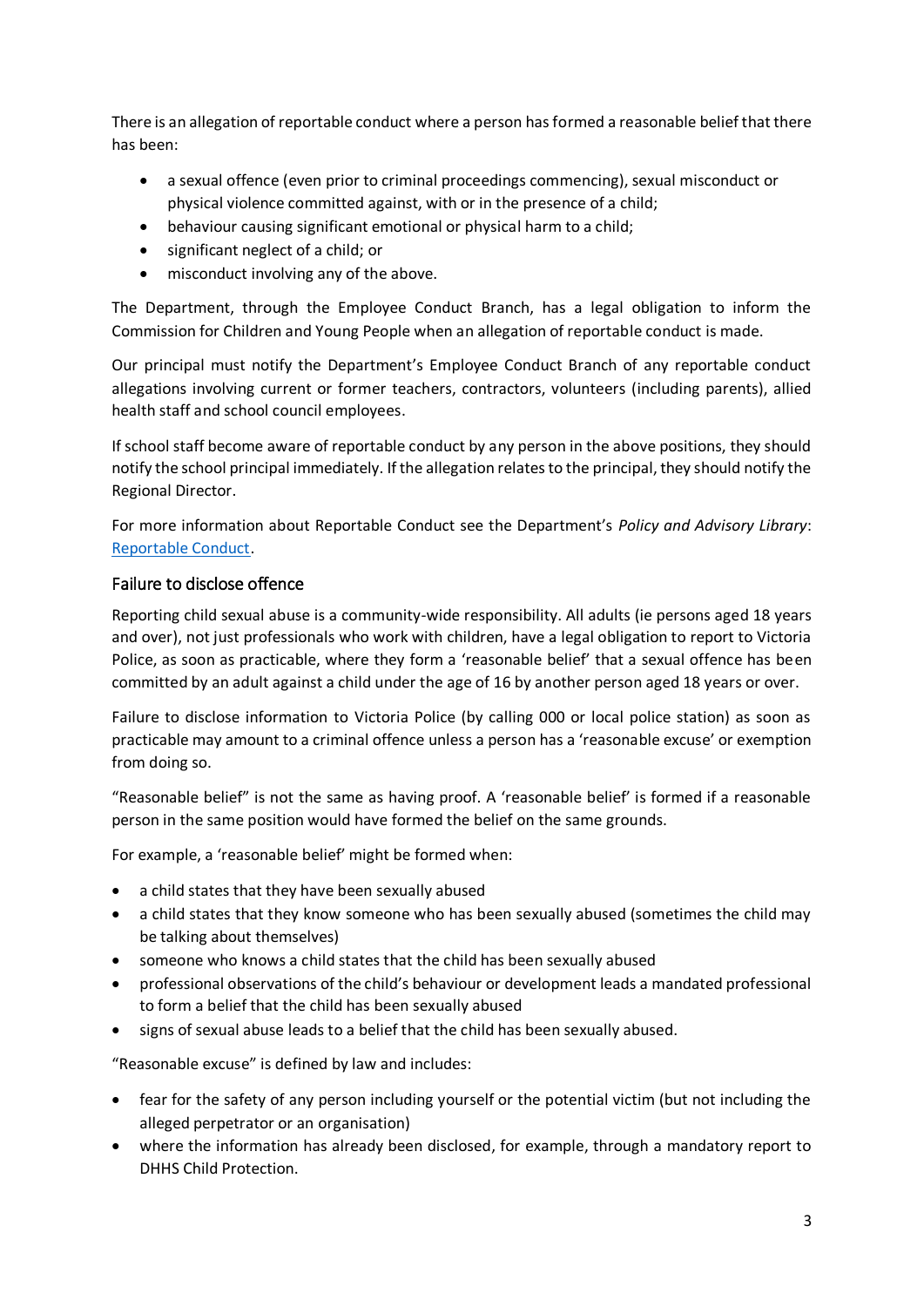## Failure to protect offence

This reporting obligation applies to school staff in a position of authority. This can include principals, assistant principals and campus principals. Any staff member in a position of authority who becomes aware that an adult associated with their school (such as an employee, contractor, volunteer or visitor) poses a risk of sexual abuse to a child under the age of 16 under their care, authority or supervision, must take all reasonable steps to remove or reduce that risk.

This may include removing the adult (ie persons aged 18 years and over) from working with children pending an investigation and reporting your concerns to Victoria Police.

If a school staff member in a position of authority fails to take reasonable steps in these circumstances, this may amount to a criminal offence.

#### **Grooming**

Grooming is a criminal offence under the *Crimes Act 1958* (Vic). This offence targets predatory conduct undertaken by an adult to prepare a child, under the age of 16, to engage in sexual activity at a later time. Grooming can include communicating and/or attempting to befriend or establish a relationship or other emotional connection with the child or their parent/carer.

#### **Further information**

For more information about these offences and reporting obligations see: [Protecting Children](https://www2.education.vic.gov.au/pal/protecting-children/policy) – [Reporting and Other Legal Obligations.](https://www2.education.vic.gov.au/pal/protecting-children/policy)

## RELATED POLICIES AND FURTHER INFORMATION

Child Safety Standards Policy

Student Engagement and Wellbeing Policy and Procedures

Mandatory Report Policy and Procedures

### REVIEW CYCLE

This policy was last updated on 6 December 2021 and is scheduled for review on December 2022

Approved by: Principal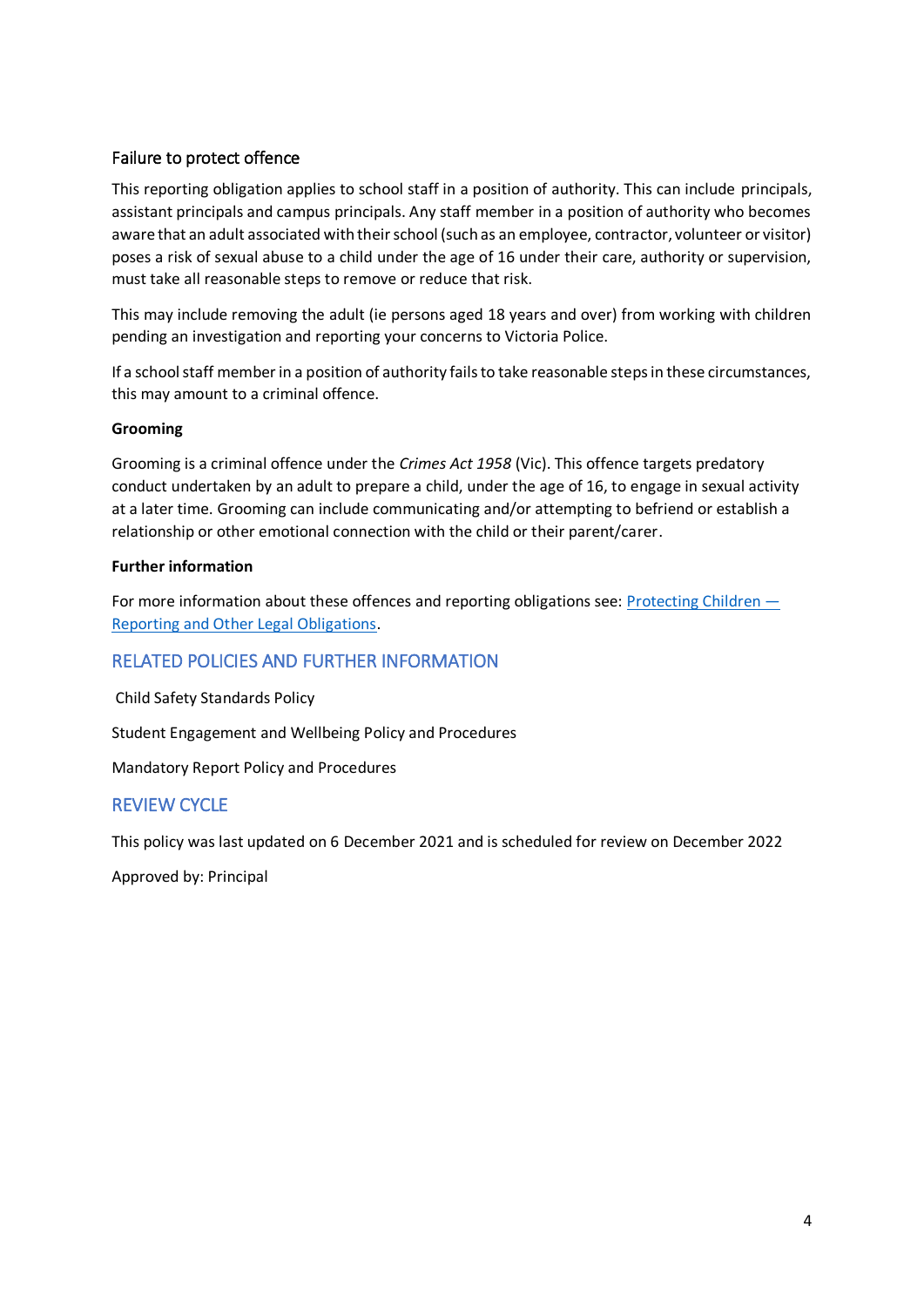# APPENDIX A

# CHILD SAFETY RESPONDING AND REPORTING PROCEDURES AT ROXBURGH COLLEGE

#### **For students**

- All students should feel safe to speak to any staff member to raise any concerns about their safety or any other concerns that they have.
- If a student does not know who to approach at Roxburgh College they should start with their Year Level Co-ordinator/Manager or Student Welfare Co-ordinator or Principal.
- All Students should feel safe to speak to their Year Level Co-ordinator regarding their safety or feeling of concern whilst at school. Students concerns will be treated respectfully and investigated by relevant staff.

#### **Managing disclosures made by students**

#### *When managing a disclosure you should:*

- listen to the student and allow them to speak
- stay calm and use a neutral tone with no urgency and where possible use the child's language and vocabulary (you do not want to frighten the child or interrupt the child)
- be gentle, patient and non-judgmental throughout
- highlight to the student it was important for them to tell you about what has happened
- assure them that they are not to blame for what has occurred
- do not ask leading questions, for example gently ask, "What happened next?" rather than "Why?"
- be patient and allow the child to talk at their own pace and in their own words
- do not pressure the child into telling you more than they want to, they will be asked a lot of questions by other professionals and it is important not to force them to retell what has occurred multiple times
- reassure the child that you believe them and that disclosing the matter was important for them to do
- use verbal facilitators such as, "I see", restate the child's previous statement, and use nonsuggestive words of encouragement, designed to keep the child talking in an open-ended way ("what happened next?")
- tell the child in age appropriate language you are required to report to the relevant authority to help stop the abuse, and explain the role of these authorities if appropriate (for a young child this may be as simple as saying "I will need to talk to people to work out what to do next to help you").

#### *When managing a disclosure you should AVOID:*

- displaying expressions of panic or shock
- asking questions that are investigative and potentially invasive (this may make the child feel uncomfortable and may cause the child to withdraw)
- going over the information repeatedly (you are only gathering information to help you form a belief on reasonable grounds that you need to make a report to the relevant authority)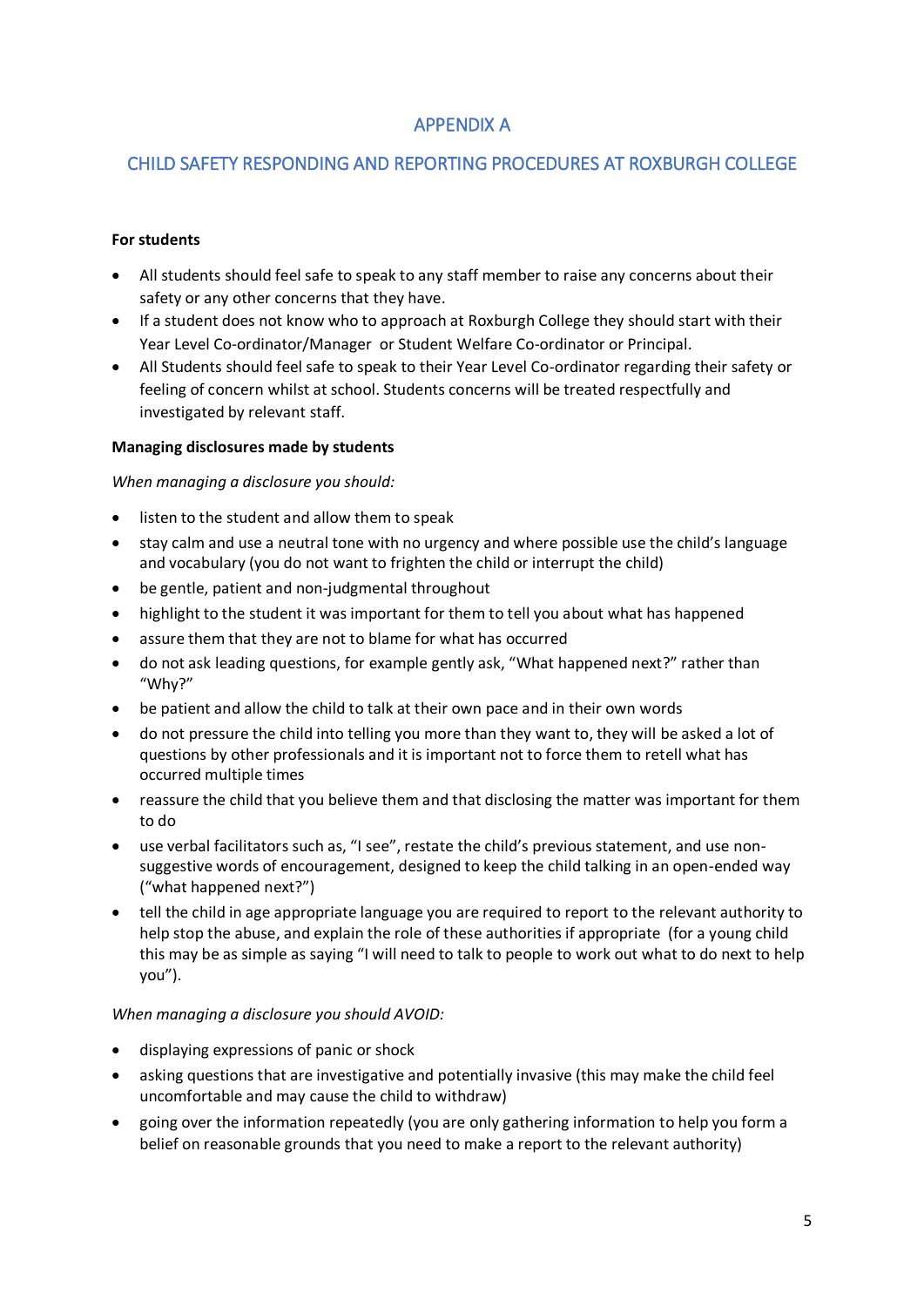- making any comments that would lead the student to believe that what has happened is their fault
- making promises to the child about what will occur next or that things will be different given the process can be unpredictable and different for each child depending on their circumstances (instead reassure them that you and others will do your best to help).

### **General procedures**

Our school will follow the *[Four Critical Actions for Schools: Responding to Incidents, Disclosures and](https://www.education.vic.gov.au/Documents/about/programs/health/protect/FourCriticalActions_ChildAbuse.pdf)  [Suspicions of Child Abuse](https://www.education.vic.gov.au/Documents/about/programs/health/protect/FourCriticalActions_ChildAbuse.pdf)* (Four Critical Actions) when responding to incidents, disclosures and suspicions of child abuse.

All staff at our school who believe that a child is in need of protection, even if it doesn't meet the threshold required for mandatory reporting or the staff member is not a mandatory reporter, should in the first instance, speak to the Principal or should make the required reports to DHHS Child Protection and/or Victoria Police as necessary.

At our school the Principal will be responsible for monitoring overall school compliance with this procedure.

Nothing in this procedure prevents a staff member or any other person from reporting to the relevant authorities if they form a reasonable belief that a child is at risk of abuse.

#### **Reporting suspicions, disclosures or incidents of child abuse**

#### *Responsibilities of all school staff*

If a school staff member reasonably suspects or witnesses an incident of child abuse or receives a disclosure of child abuse, they must:

- If a child is at immediate risk of harm, separate alleged victims and others involved, administer first aid and call 000.
- Speak to Principal or Assistant Principal or Student Welfare Manager as soon as possible, who will follow th[e Four Critical Actions.](https://www.education.vic.gov.au/Documents/about/programs/health/protect/FourCriticalActions_ChildAbuse.pdf)
- Make detailed notes of the incident or disclosure using the Responding to Suspected Child [Abuse: Template](https://www.education.vic.gov.au/Documents/about/programs/health/protect/PROTECT_Schoolstemplate.pdf) and ensure that those notes are kept and stored securely in locked office filing cabinet, in their staffroom.
- If the staff member is a mandatory reporter and reasonably believes that a student has suffered physical and/or sexual abuse from which the child's parents have not protected the child, they must make a report to DHHS Child Protection.
- If the staff member has formed a 'reasonable belief' that a sexual offence has been against a child, they must make a report to Victoria Police.

In circumstances where a member of the leadership team disagrees that a report needs to be made, but the staff member has formed a 'reasonable belief' that the child is in need of protection and/or has been the victim of sexual abuse, the staff member must still contact DHHS Child Protection and/or Victoria Police to make the report.

The Principal/ Student Managers/ Student Welfare Team is responsible for promptly managing the school's response to an incident, suspicion or disclosure of child abuse, and ensuring that the incident, suspicion or disclosure is taken seriously. The Principal/ Student Managers/ Student